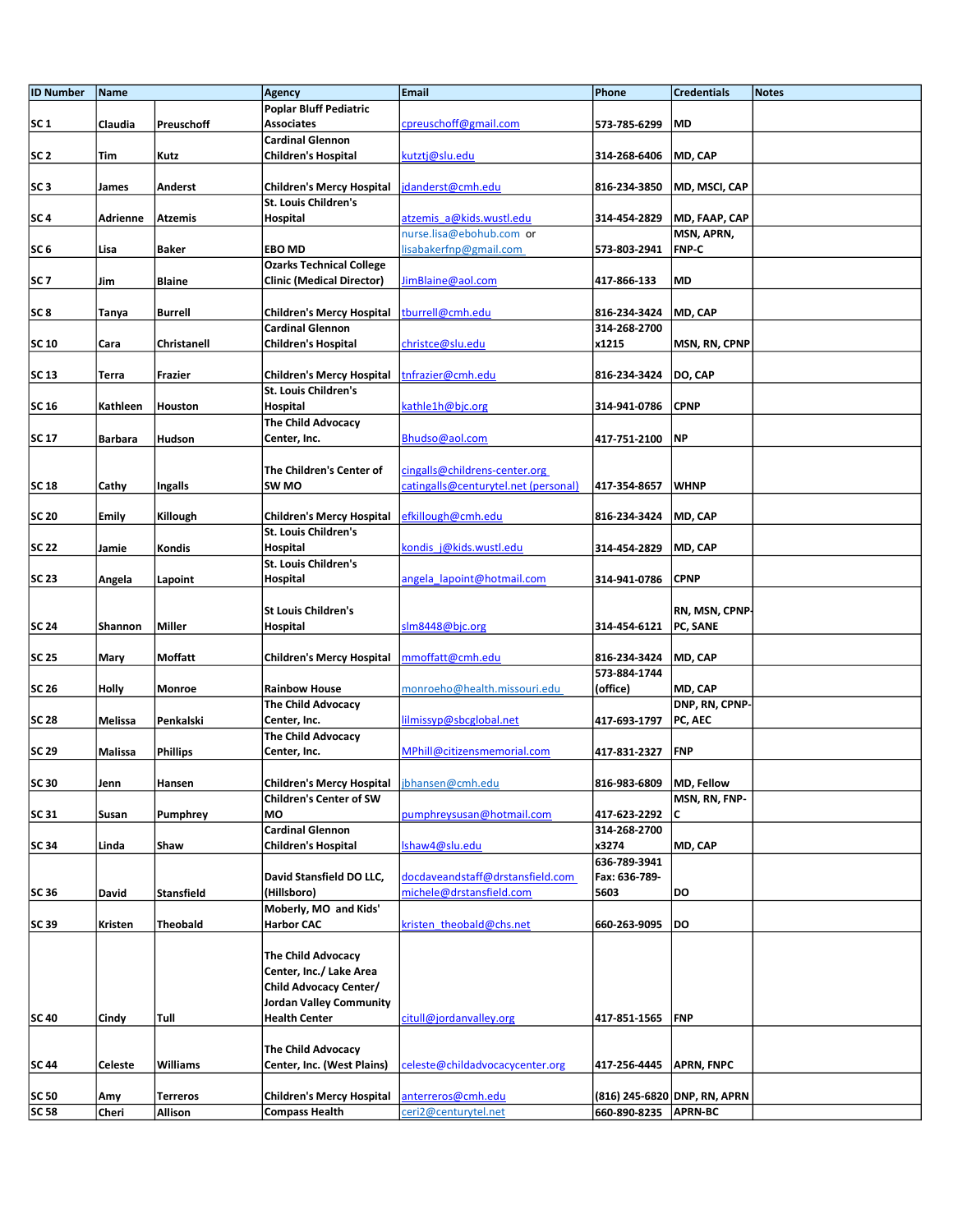|               |                 |                         | <b>STAT (State Technical</b>     |                                                                |                  |                     |                                 |
|---------------|-----------------|-------------------------|----------------------------------|----------------------------------------------------------------|------------------|---------------------|---------------------------------|
| <b>SC 59</b>  | <b>Douglas</b>  | Beal                    | <b>Assistance Team)</b>          | douglas.beal@dss.mo.gov                                        | 573-447-2731     | MD. MSHA            |                                 |
|               |                 |                         | <b>Southeast Missouri</b>        |                                                                |                  |                     |                                 |
|               |                 |                         |                                  |                                                                |                  |                     |                                 |
|               |                 |                         | <b>Network Against Sexual</b>    |                                                                |                  | MSN, APRN,          |                                 |
| <b>SC 61</b>  | Corrie          | <b>Dudley</b>           | Violence                         | cmdudley11@gmail.com                                           | 573-576-2742     | <b>FNP-BC</b>       |                                 |
|               |                 |                         | St. Louis Children's             |                                                                |                  |                     |                                 |
| SC 62         | Kayleigh        | Fischer                 | Hospital                         | k.fischer@wustl.edu                                            | 716-949-0739     | MD                  |                                 |
|               |                 |                         |                                  |                                                                |                  |                     |                                 |
|               |                 |                         |                                  |                                                                |                  |                     |                                 |
|               |                 |                         |                                  |                                                                | Work: 573-632-   |                     |                                 |
|               |                 |                         | <b>Community Health Center</b>   |                                                                | 2777, Cell: 573- |                     |                                 |
| SC 63         | Nancy           | Howe                    | of Central MO                    | drhowe@nancymed.com                                            | 680-7558         | DO, FAAP            |                                 |
|               |                 |                         |                                  |                                                                |                  |                     |                                 |
| <b>SC 64</b>  |                 | Kilbride                | <b>Children's Mercy Hospital</b> | sakilbride@cmh.edu                                             | 816-234-3424     | DO                  |                                 |
|               | Sara            |                         |                                  |                                                                |                  |                     |                                 |
|               |                 |                         | St. Louis Children's             |                                                                |                  |                     |                                 |
| SC 65         | Elizabeth       | <b>Messer</b>           | Hospital                         | esmesser@wustl.edu                                             | 314-454-6000     | MD                  |                                 |
|               |                 |                         | <b>St. Louis Children's</b>      |                                                                |                  |                     |                                 |
| <b>SC 68</b>  | Rebecca         | Schlecht                | Hospital                         | rebecca.schlecht@bjc.org                                       | 314-607-1769     | CPNP                |                                 |
|               |                 |                         |                                  |                                                                |                  |                     |                                 |
|               |                 |                         |                                  |                                                                |                  |                     |                                 |
| <b>SC 71</b>  | Claire          | Hickey                  | Children's Mercy Hospital        | chickey@cmh.edu                                                | 816-234-3000     | MD                  |                                 |
|               |                 |                         | <b>St. Louis Children's</b>      |                                                                |                  |                     |                                 |
| SC 72         | <b>Danielle</b> | <b>Stortz</b>           | Hospital                         | dnb0284@bjc.org                                                | 314-454-6121     | <b>RN, CPNP</b>     |                                 |
|               |                 |                         |                                  |                                                                |                  | MSN, APRN,          |                                 |
| <b>SC 75</b>  |                 | Ward                    |                                  | meagan4823@yahoo.com                                           |                  | <b>FNP-BC</b>       |                                 |
|               | Meagan          |                         |                                  |                                                                | 573-776-5694     |                     |                                 |
|               |                 |                         | <b>Children's Center of SW</b>   |                                                                |                  |                     |                                 |
| <b>SC 79</b>  | Amanda          | <b>Dickerson</b>        | MO                               | ardickerson@freemanhealth.com                                  | 417-347-8750     | MD, FAAP            |                                 |
|               |                 |                         |                                  |                                                                |                  |                     |                                 |
| <b>SC 81</b>  | <b>Danielle</b> | Horton                  | <b>Children's Mercy Hospital</b> | dhorton@cmh.edu                                                | 816-234-3850     | MD                  |                                 |
|               |                 |                         | <b>Children's Center of SW</b>   |                                                                |                  |                     |                                 |
|               |                 |                         |                                  |                                                                |                  |                     |                                 |
| <b>SC 82</b>  | Jordan          | Lefevers                | MO                               | jelefevers@gmail.com                                           | 417-623-2292     | <b>RN, FNP-C</b>    |                                 |
|               |                 |                         | St. Louis Children's             |                                                                |                  | RN, CPNP-PC,        |                                 |
| <b>SC 83</b>  | Jody            | Sims                    | Hospital                         | jody.sims@bjc.org                                              | 618-977-7509     | <b>BSW, CLC</b>     |                                 |
|               |                 |                         |                                  |                                                                |                  |                     |                                 |
|               |                 |                         |                                  |                                                                |                  |                     |                                 |
| SC 85         | Sherrie         | <b>Ament-Sturtevant</b> |                                  | The Child Advocacy Center   sherrie@childadvocacycenter.org    | 417-831-2327     | <b>FNP</b>          |                                 |
|               |                 |                         | <b>Children's Center of SW</b>   |                                                                |                  | FNP-C               |                                 |
| <b>SC 87</b>  | <b>Bethany</b>  | Fast                    | Missouri                         | bethany.fast@uhsinc.com                                        | 417-321-4233     | <b>PMHNP-BC</b>     |                                 |
|               |                 |                         |                                  |                                                                |                  |                     |                                 |
| <b>SC 88</b>  | Amanda          | Ward                    | The Child Advocacy Center        | amanda@childadvocacycenter.org                                 | 417/831-2327     | MSN, FNP-C          |                                 |
| <b>SC 89</b>  | Lauren          | <b>Miller</b>           | <b>SEMO-NASV</b>                 | lamiller@sehealth.org                                          | 573-561-5555     | DO                  |                                 |
|               |                 |                         |                                  |                                                                |                  |                     |                                 |
| <b>SC 90</b>  | <b>Beth</b>     | Simmons                 | SEMO-NASV                        | bsimmons@semonasv.org                                          | 573-332-1900     | PA                  |                                 |
|               |                 |                         | <b>Golden Valley Memorial</b>    |                                                                |                  |                     |                                 |
| SC 91         | Jamie           | Ball                    | Hospital                         | jb4475@gvmh.org                                                | 660-890-8537     | MD                  |                                 |
|               |                 |                         |                                  |                                                                |                  |                     |                                 |
| SC 92         |                 | <b>Doswell</b>          | <b>Children's Mercy Hospital</b> | addoswell@cmh.edu                                              |                  | MD                  |                                 |
|               | Angela          |                         |                                  |                                                                | 816-302-8500     |                     |                                 |
|               |                 |                         | St. Louis Children's             |                                                                |                  |                     |                                 |
| SC 93         | Linda           | Wu                      | Hospital                         | linda.x.wu@wustl.edu                                           | 314-273-8527     | DO                  |                                 |
|               |                 |                         |                                  |                                                                |                  | MSN, APRN,          |                                 |
| SC 94         | Jennifer        | Hovis                   | <b>Ozark Foothills CAC</b>       | ennifer.hovis@greatcircle.org                                  | 573/785-0544     | <b>FNP-BC</b>       |                                 |
|               |                 |                         | John J. Pershing Medical         | catherine.pearson@va.gov                                       |                  |                     |                                 |
|               |                 |                         |                                  |                                                                |                  |                     |                                 |
| SC 95         | Catherine       | Pearson                 | Center                           | catherinep39@outlook.com                                       | 417-257-2454     | <b>FNP-BC</b>       |                                 |
|               |                 |                         | St. Louis Children's             |                                                                |                  |                     |                                 |
| SC 96         | Catherine       | Favignano               | Hospital                         | catherine.favignano@bjc.org                                    | 314-454-6000     | <b>RN-FNP</b>       |                                 |
|               |                 |                         |                                  | mhecht@sehealth.org or                                         |                  |                     |                                 |
| SC 97         | Megan           | Hecht                   | SEMO-NASV                        | megan.hecht@gmail.com                                          | 573-651-5555     | <b>APRN, FNP-BC</b> |                                 |
|               |                 |                         |                                  |                                                                |                  |                     |                                 |
|               |                 |                         | <b>Cardinal Glennon</b>          |                                                                |                  |                     |                                 |
| <b>SC 98</b>  | Erin            | Wade                    | <b>Children's Hospital</b>       | erinwade@hotmail.com                                           | 314-268-6406     | MD, CAP             |                                 |
|               |                 |                         |                                  |                                                                |                  |                     |                                 |
|               |                 |                         | <b>Jordan Valley Community</b>   |                                                                |                  |                     |                                 |
| SC 99         | <b>Matthew</b>  | Stinson                 | <b>Health Center</b>             | mstinson@jordanvalley.org                                      | 417-831-0150     | MD                  |                                 |
|               |                 |                         | St. Louis Children's             |                                                                |                  |                     |                                 |
|               |                 |                         |                                  |                                                                |                  |                     |                                 |
| SC 100        | Jennifer        | Stann                   | Hospital                         | Jennifer.Stann@bjc.org                                         | 314-454-6111     | <b>RN CPNP-PC</b>   | New provider effective 9/1/2021 |
|               |                 |                         | St. Louis Children's             |                                                                |                  | RN, FNP-C,          | New provider effective          |
| SC 101        | <b>Danielle</b> | Koonce                  | Hospital                         | Danielle.Koonce@bjc.org                                        | 314-454-6121     | <b>CPNP</b>         | 12/11/2021                      |
|               |                 |                         |                                  |                                                                |                  |                     |                                 |
|               |                 |                         |                                  |                                                                |                  |                     | New provider effective          |
| SC 102        | Ashley          | Duey                    |                                  | <b>The Child Advocacy Center aduey@childadvocacycenter.org</b> | 417.831.2327     | RN, NP-C            | 02/08/2022                      |
|               |                 |                         |                                  |                                                                |                  |                     |                                 |
|               |                 |                         |                                  |                                                                |                  |                     | New provider effective          |
| <b>SC 103</b> | <b>Amanda</b>   | <b>Whistler</b>         | <b>SEMO NASV</b>                 | awhistler@semonasv.org                                         | 573.332.1900     | <b>DNP, FNP-C</b>   | 04/12/2022                      |